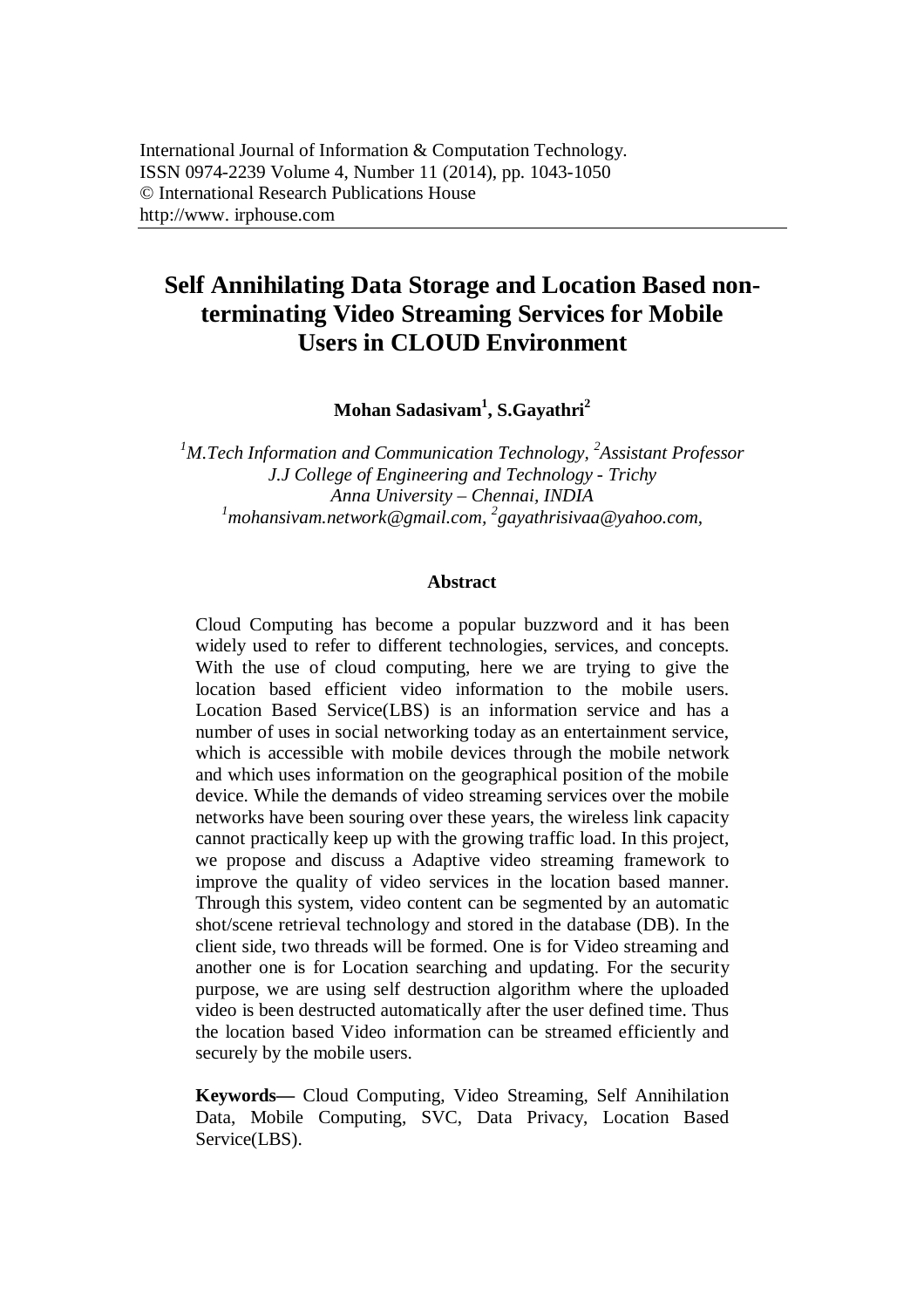## **1. Introduction**

Cloud computing, or the cloud, is a colloquial expression used to describe a variety of different types of computing concepts that involve a large number of computers connected through a real-time communication network such as the Internet. Cloud computing is a term without a commonly accepted unequivocal scientific or technical definition. In science, cloud computing is a synonym for distributed computing over a network and means the ability to run a program on many connected computers at the same time.

While the demands of video streaming services over the mobile networks have been souring over these years, the wireless link capacity cannot practically keep up with the growing traffic load. The gap between the traffic demand and the link capacity, along with time-varying link conditions, results in poor service quality of video streaming services over the mobile networks, such as intermittent disruptions and long buffering delays. Leveraging the current cloud computing technology, we propose and discuss a framework to improve the quality of video services for mobile users, ie Segmented video streaming. Through this system, video content can be segmented by an automatic shot/scene retrieval technology and buffered independently.

Location-based services (LBS) are a general class of computer program-level services used to include specific controls for location and time data as control features in computer programs. As such LBS is an information service and has a number of uses in social networking today as an entertainment service, which is accessible with mobile devices through the mobile network and which uses information on the geographical position of the mobile device. This has become more and more important with the expansion of the smart phone and tablet markets as well.

### **2. Related Work**

#### *2.1. Adaptive Video Streaming*

In the adaptive streaming, the video traffic rate is adjusted on the fly so that a user can experience the maximum possible video quality based on his or her link's timevarying bandwidth capacity [1]. There are mainly two types of adaptive streaming techniques, depending on whether the adaptivity is controlled by the client or the server. The Microsoft's Smooth Streaming [2] is a live adaptive streaming service which can switch among different bit rate segments encoded with configurable bitrates and video resolutions at servers, while clients dynamically request videos based on local monitoring of link quality. Adobe and Apple also developed client-side HTTP adaptive live streaming solutions operating in the similar manner. There are also some similar adaptive streaming services where servers control the adaptive transmission of video segments, for example, the Quality Adaptive Streaming. However, most of these solutions maintain multiple copies of the video content with different bit rates, which brings huge burden of storage on the server. Regarding rate adaptation controlling techniques, TCP-friendly rate control methods for streaming services over mobile networks are proposed [3], [4], where TCP throughput of a flow is predicted as a function of packet loss rate, round trip time, and packet size. Considering the estimated throughput, the bit rate of the streaming traffic can be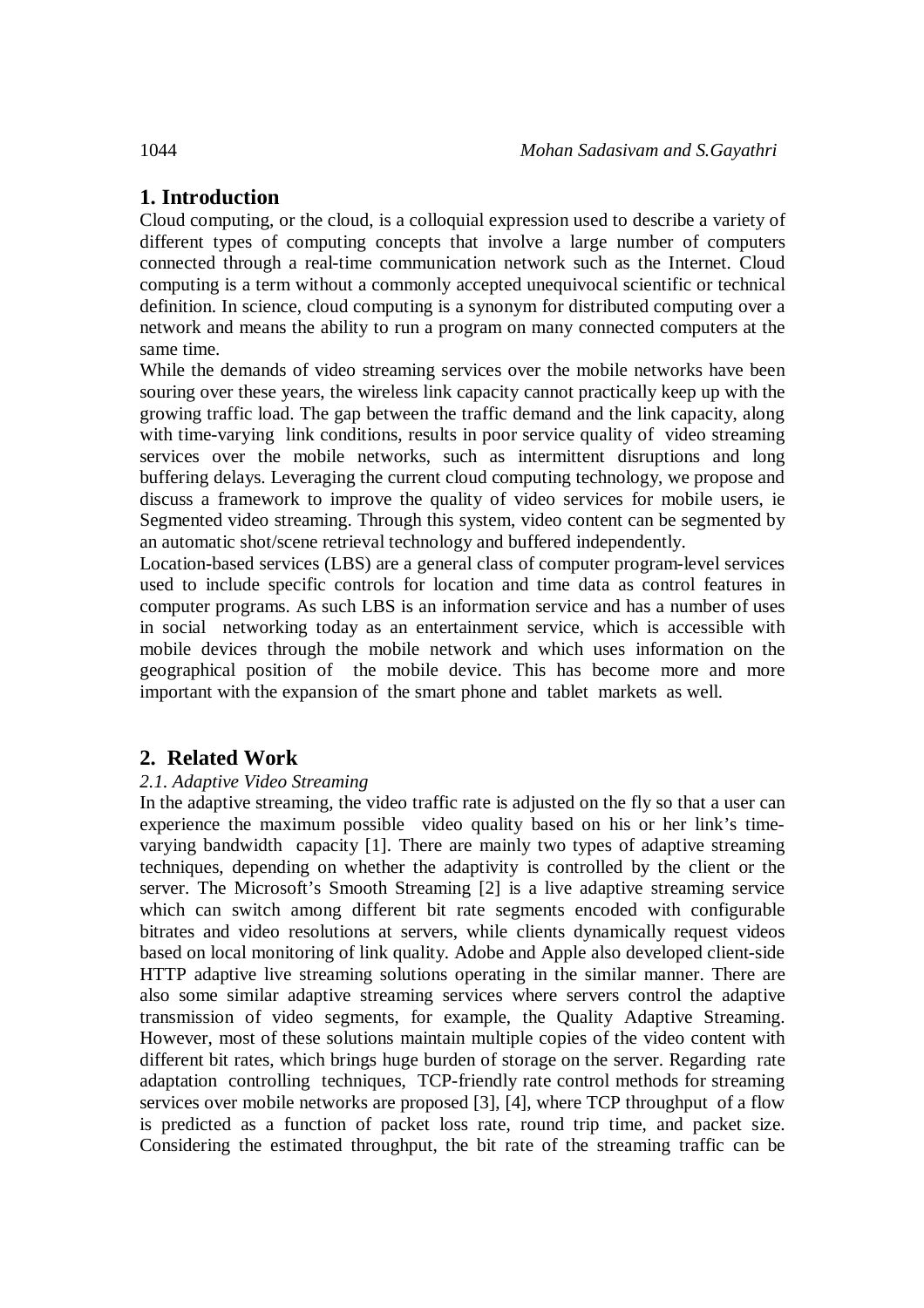adjusted. A rate adaptation algorithm for conversational 3G video streaming is introduced by [5]. Then, a few cross-layer adaptation techniques are discussed [6], which can acquire more accurate information of link quality.

Recently the H.264 Scalable Video Coding (SVC) technique has gained a momentum [10]. An adaptive video streaming system based on studies the real-time SVC decoding and encoding at PC servers. The work in [11] proposes a quality-oriented scalable video delivery using SVC, but it is only tested in a simulated LTE Network.

#### *2.2. Data Self-Destruction*

The self-destructing data system in the Cloud environment should meet the following requirements: i) How to destruct all copies of the data simultaneously and make them unreadable in case the data is out of control? A local data destruction approach will not work in the Cloud storage because the number of backups or archives of the data that is stored in the Cloud is unknown, and some nodes preserving the backup data have been offline. The clear data should become permanently unreadable because of the loss of encryption key, even if an attacker can retroactively obtain a pristine copy of that data; ii) No explicit delete actions by the user, or any third-party storing that data; iii) No need to modify any of the stored or archived copies of that data; iv) No use of secure hardware but support to completely erase data in HDD and SSD, respectively.

Tang et al. [7] proposed FADE which is built upon standard cryptographic techniques and assuredly deletes files to make them unrecoverable to anyone upon revocations of file access policies. Wang et al. [8] utilized the public key based homomorphism authenticator with random mask technique to achieve a privacypreserving public auditing system for Cloud data storage security and uses the technique of a bilinear aggregate signature to support handling of multiple auditing tasks. Perlman et al. [9] present three types of assured delete: expiration time known at file creation, on-demand deletion of individual files, and custom keys for classes of data. Vanish is a system for creating messages that automatically self-destruct after a period of time. It integrates crypto-graphic techniques with global-scale, P2P, distributed hash tables (DHTs): DHTs discard data older than a certain age. The key is permanently lost, and the encrypted data is permanently unreadable after data expiration. Vanish works by encrypting each message with a random key and storing shares of the key in a large, public DHT.

# $\vert$  segment Apolication  $\frac{1}{40}$ Service Layer

#### **3. Design and Implementation**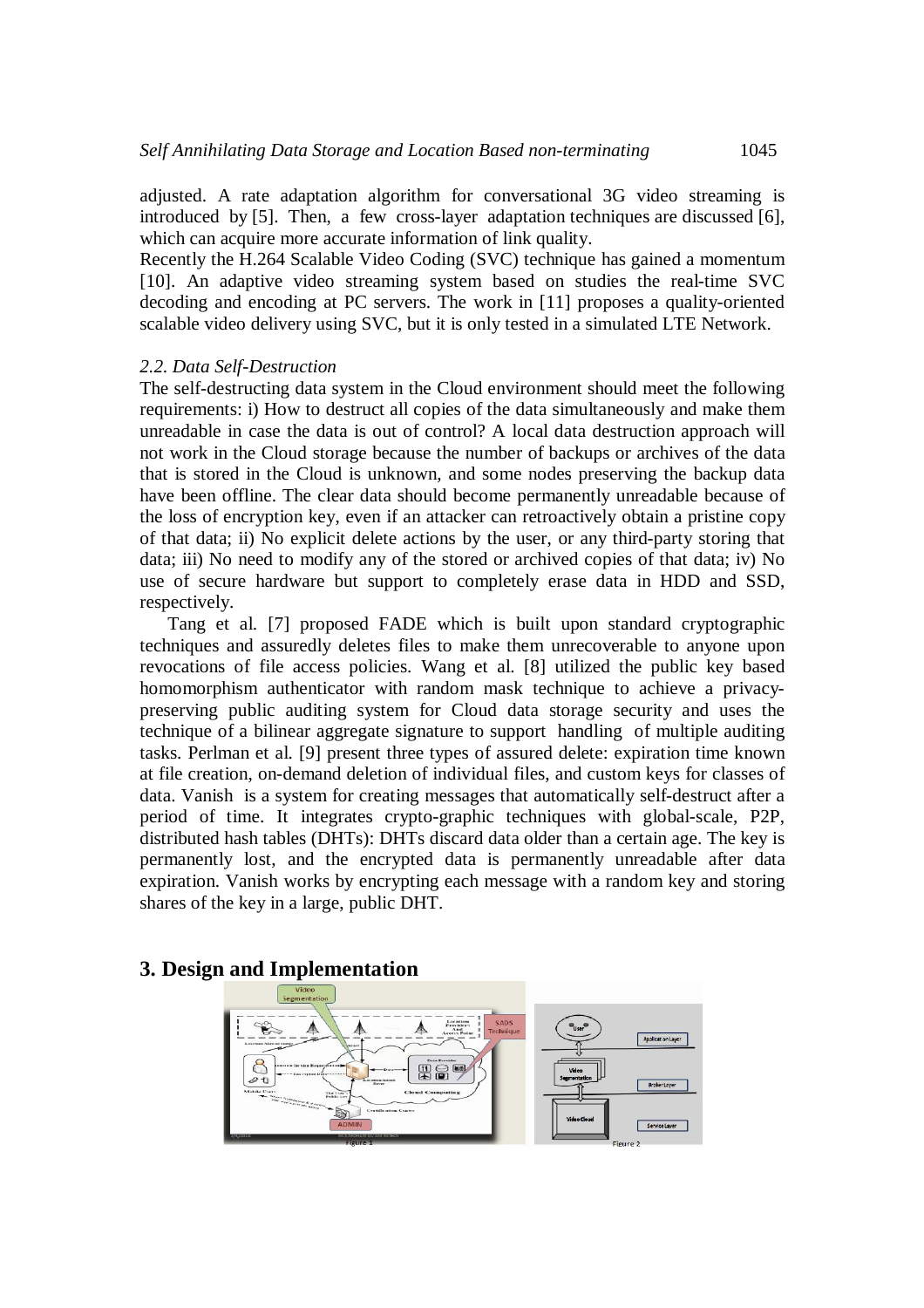#### *3.1 Enabling Location Based Service*

Each location has several Cloud Units(CU) which acts as mobile support station to support services for mobile users in this location. Cloud units in every location are connected to Cloud Service Provider (CSP). For example, when a user arrives at a new city, he may want to know the typical or popular food or restaurant in this city. Then it is very hard for him to search. Each cloud stores restaurant related information like address, contact number, food style information etc. The cloud enabled mobile application is shown. **Role of LSP and User:** When a user enters into the coverage area of LSP, user needs to register with LSP to access the available services. LSP performs authentication by assigning user with unique ID i.e., Phone Number. User is able to access required service by providing unique ID.

#### *3.2 Enabling LBS Using GPS*

All cell phones constantly broadcast a radio signal, even when not on a call. The cell phone companies have been able to estimate the location of a cell phone for many years using triangulation information from the towers receiving the signal. However, the introduction of GPS technology into cell phones has meant that cell phone GPS tracking now makes this information a lot more accurate. With GPS technology now more commonplace in many new smartphones, this means that the location of anyone carrying a GPS enabled smartphone can be accurately tracked at any time.

Cell phone GPS tracking can therefore be a useful feature for business owners, parents, friends and co-workers looking to connect with one another. Since a cell phone already works like a two-way radio when communicating with cell towers, the GPS capability simply extends the radio signal reach to space satellites. A-GPS technology is the advanced technology which suited for mobile devices more accurately. A-GPS takes assistance from GPRS and at times, the service provider network information, to pin-point the current location accurately. Moreover the amount of CPU and programming required for a GPS phone is reduced by diverting most of the work to the assistance server instead. A typical A-GPS enabled Cell phone uses a GPRS or other such Internet based data connection to build a contact with the assistance server for A-GPS. This exercise usually is a bit slow if we are connecting with the server for the first time. As this technique does not take into account the cell phone service provider network completely, we only pay the GPRS usage charges and nothing else. The only down-side to this technology is that an A-GPS server cannot utilize any of the three standby satellites available for GPS connections.

#### *3.3. Self Annihilating Data Storage System*

An active storage object derives from a user object and has a time-to-live (*ttl*) value property. The *ttl* value is used to trigger the self-destruct operation. The *ttl* value of a user object is infinite so that a user object will not be deleted until a user deletes it manually. The *ttl* value of an active storage object is limited so an active object will be deleted when the value of the associated policy object is true. Interfaces extended by Active Storage Object class are used to manage *ttl* value. The create member function needs another argument for *ttl*. If the argument is 1, User *Object:: create* will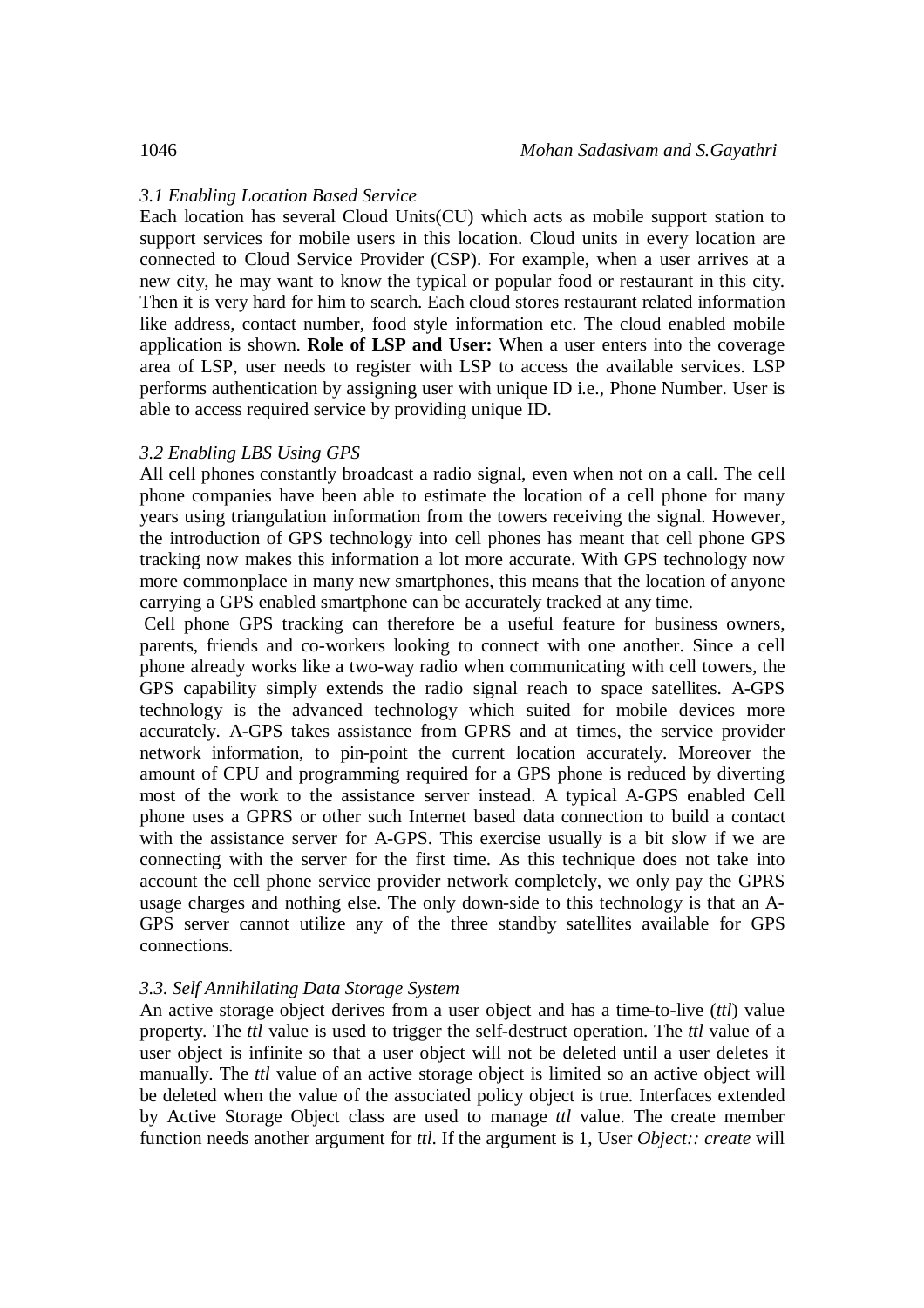be called to create a user object, else, Active Storage *Object::create* will call User Object::create first and associate it with the self-destruct method object and a selfdestruct policy object with the *ttl* value. The *getTTL* member function is based on the *read\_attr* function and returns the ttl value of the active storage object. The *setTTL*, *addTime* and *decTime* member function is based on the *write\_attr* function and can be used to modify the *ttl* value. To use the SADS system, user's applications should implement logic of data process and act as a client node. There are two different logics: uploading and downloading.

We are using two kinds of algorithm for done this project in secure way. First algorithm called Random Key generation, the main class for done this algorithm called Random class. This algorithm mainly used for generate the secret key for file uploading and downloading. Second algorithm is AES (Advanced Encryption Slandered), which is used for encrypt the file content. Our contributions are we focus on the related key distribution algorithm, Shamir's algorithm, which is used as the core algorithm to implement client (users) distributing keys in the object storage system. We use these methods to implement a safety destruct with equal divided key. Based on active storage framework, we use an object-based storage interface to store and manage the equally divided key. We are implementing a proof-of-concept SADS prototype. Through functionality and security properties evaluation of the SADS prototype, the results demonstrate that SADS is practical to use and meets all the privacy-preserving goals. The prototype system imposes reasonably low runtime overhead. SADS supports security erasing files and random encryption keys stored in a hard disk drive (HDD) or solid state drive (SSD), respectively.

#### *3.4 Video Streaming*

While streaming a video over the mobile, the video is being segmented by the broker layer. Video content can be segmented by an automatic shot/scene retrieval technology and stored. Service Layer will be in the cloud and the broker layer will be in between application layer and the service layer. As soon as the Video is been demanded, video is transferred into the broker layer(Figure 2) and the video is segmented as per the designed algorithm. Each segmented video clip is streamed separately, so that the buffering delay has been reduced.

#### **4. Summary**

In this paper, the data(Video) can be stored in the cloud by the Video Service Provider(VSP). That video will be getting deleted after the predefined time by the VSP. SAD architecture is used to do the self annihilation job. The video is being serviced in the location based manner. According to the location, related video is streamed. To avoid the buffering delay and to give non terminating video service, video is being segmented in the location based server. Thus the location based video streaming is established with the use of active storage system in the cloud.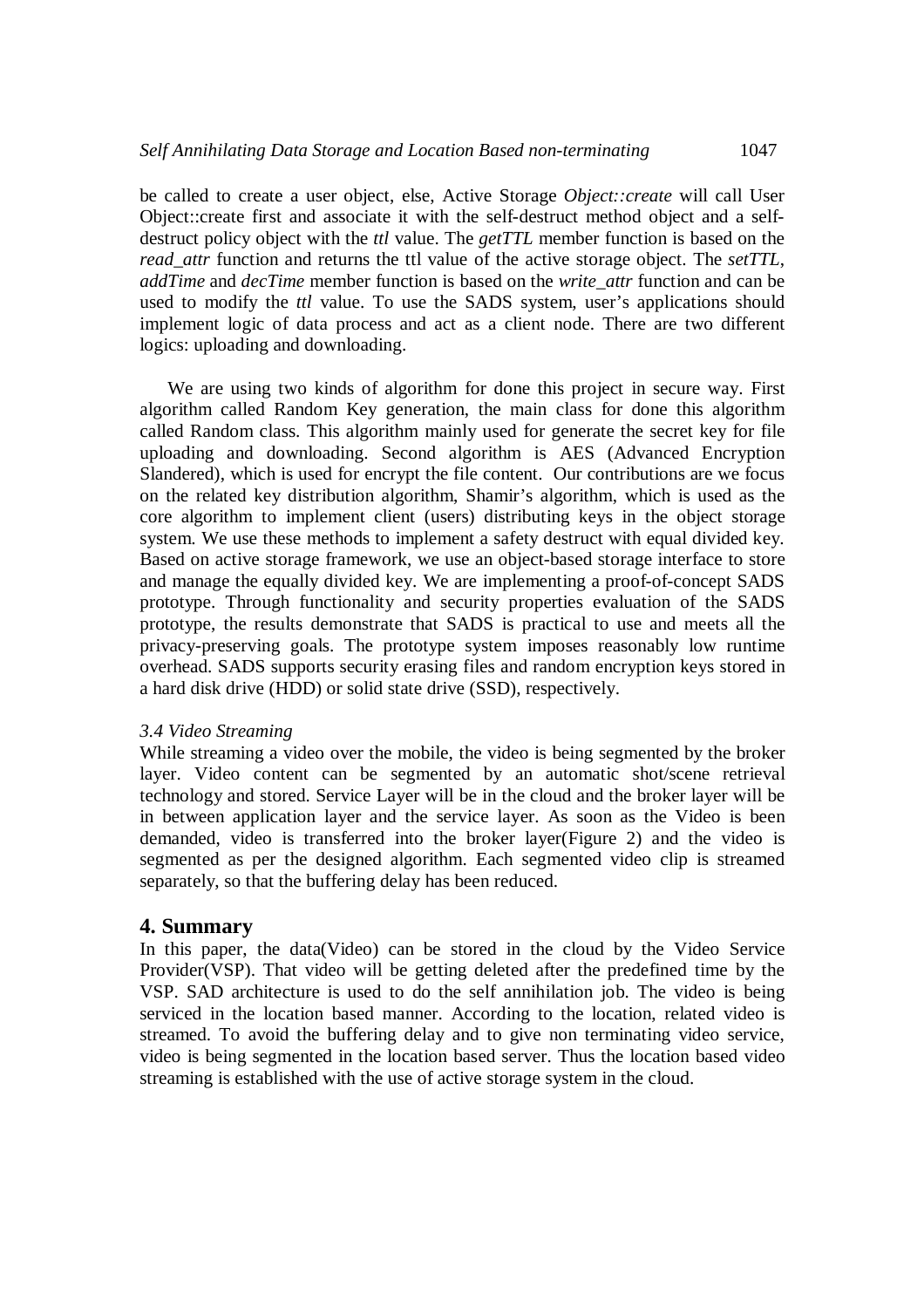

#### **5. Conclusion**

Providing dynamic location-based service and increase the information retrieve accuracy especially in the limited mobile screen have become the important research areas in the development of location-based services. In this paper, we have proposed an Android based application to retrieve video information in mobile device accessing CSP based on the locations. While streaming the video the total video is segmented according to the bandwidth allocated and size of the video. So that the buffering delay can be reduced as the user moves one place to another. To give a service through the cloud computing technology, security is challenging one until now. To enable the secure service we proposed SADS system where the data is been deleted automatically from the cloud storage after the user specified time. Our plan to release the current SADS system will help to provide researchers with further valuable experience to inform future object-based storage system designs for Cloud services

#### **References**

- [1] Y. Li, Y. Zhang, and R. Yuan, "Measurement and analysis of a large scale commercial mobile Internet TV system," in Proc. ACM Internet Meas. conf., 2011, pp. 209-224
- [2] A. Zambelli, "IIS smooth streaming technical overview," Microsoft Corp., 2009.
- [3] Y. Fu, R. Hu, G. Tian, and Z. Wang, "TCP-friendly rate control for streaming service over 3G network," in Proc. WiCOM, 2006, pp. 1-4.
- [4] K. Tappayuthpijarn, G. Liebl, T. Stockhammer, and E. Steinbach, "Adaptive video streaming over a mobile network with TCP-friendly rate control," in Proc. IWCMC, 2009, pp. 1325-1329.
- [5] V. Singh and I. D. D. Curcio, "Rate adaptation for conversational 3G video," in Proc. IEEE INFOCOM Workshop, 2009, pp. 205-211.
- [6] S. Akhshabi, A. C. Begen, and C. Dovrolis, "An experimental evaluation of rate-adaptation algorithms in adaptive streaming over HTTP," in Proc. ACM MMSys, 2011, pp. 157-168.
- [7] Y. Tang, P. P. C. Lee, J. C. S. Lui, and R. Perlman, "FADE: Secure overlay cloud storage with file assured deletion," in Proc Secure Comm, 2010.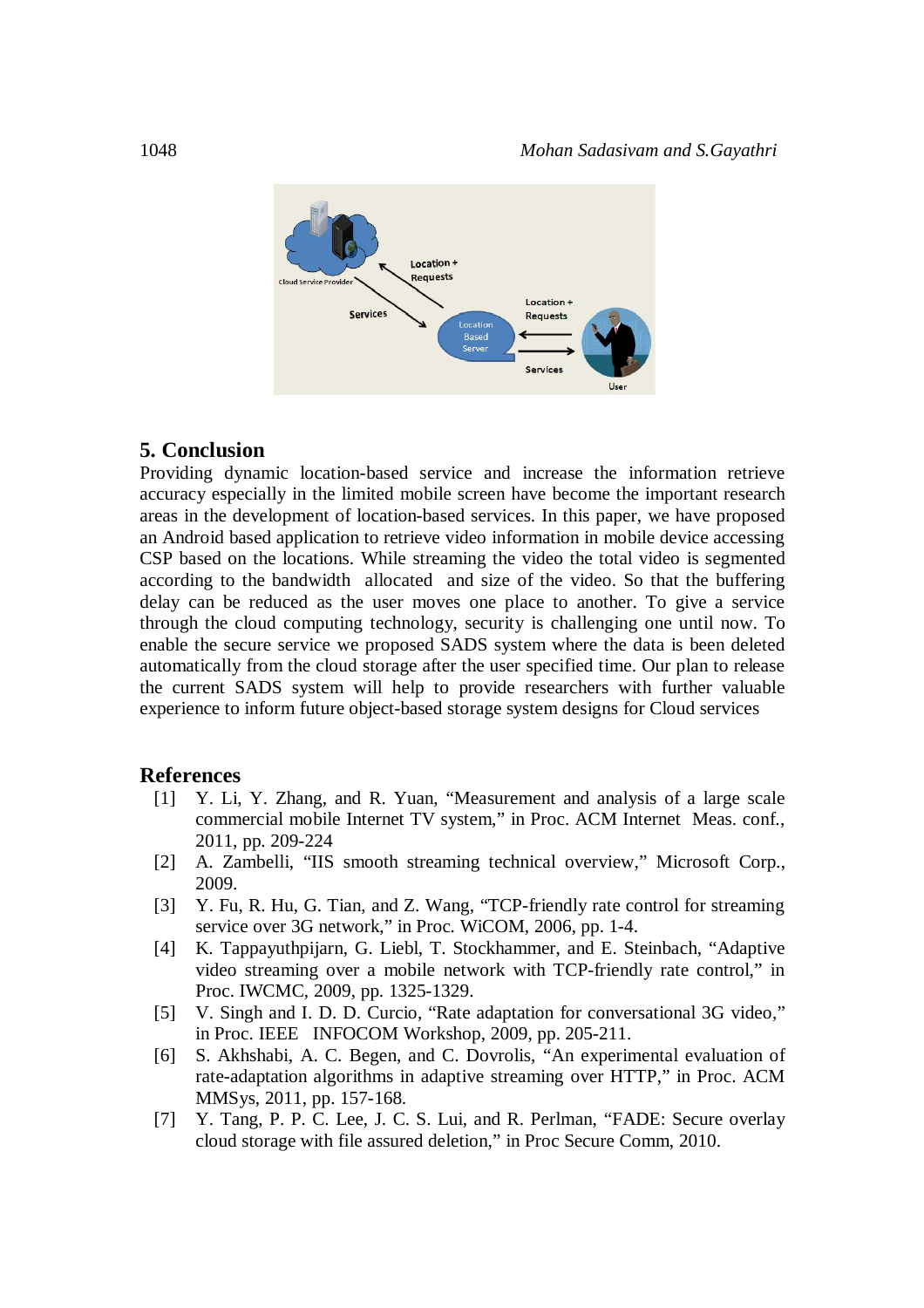- [8] C. Wang, Q. Wang, K. Ren, and W. Lou, "Privacy-preserving public auditing for storage security in cloud computing," in Proc. IEEE IN-FOCOM, 2010.
- [9] R. Perlman, "File system design with assured delete," in Proc. Third IEEE Int. Security Storage Workshop (SISW), 2005.
- [10] H. Schwarz, D. Marpe, and T. Wiegand, "Overview of the scalable video coding extension of the H.264/AVC standard," IEEE Trans. Circuits Syst. Video Technol., vol. 17, no. 9, pp. 1103-1120, Sep. 2007.
- [11] P. McDonagh, C. Vallati, A. Pande, and P. Mohapatra, "Quality-oriented scalable video delivery using H. 264 SVC on an LTE network," in Proc. WPMC, 2011.